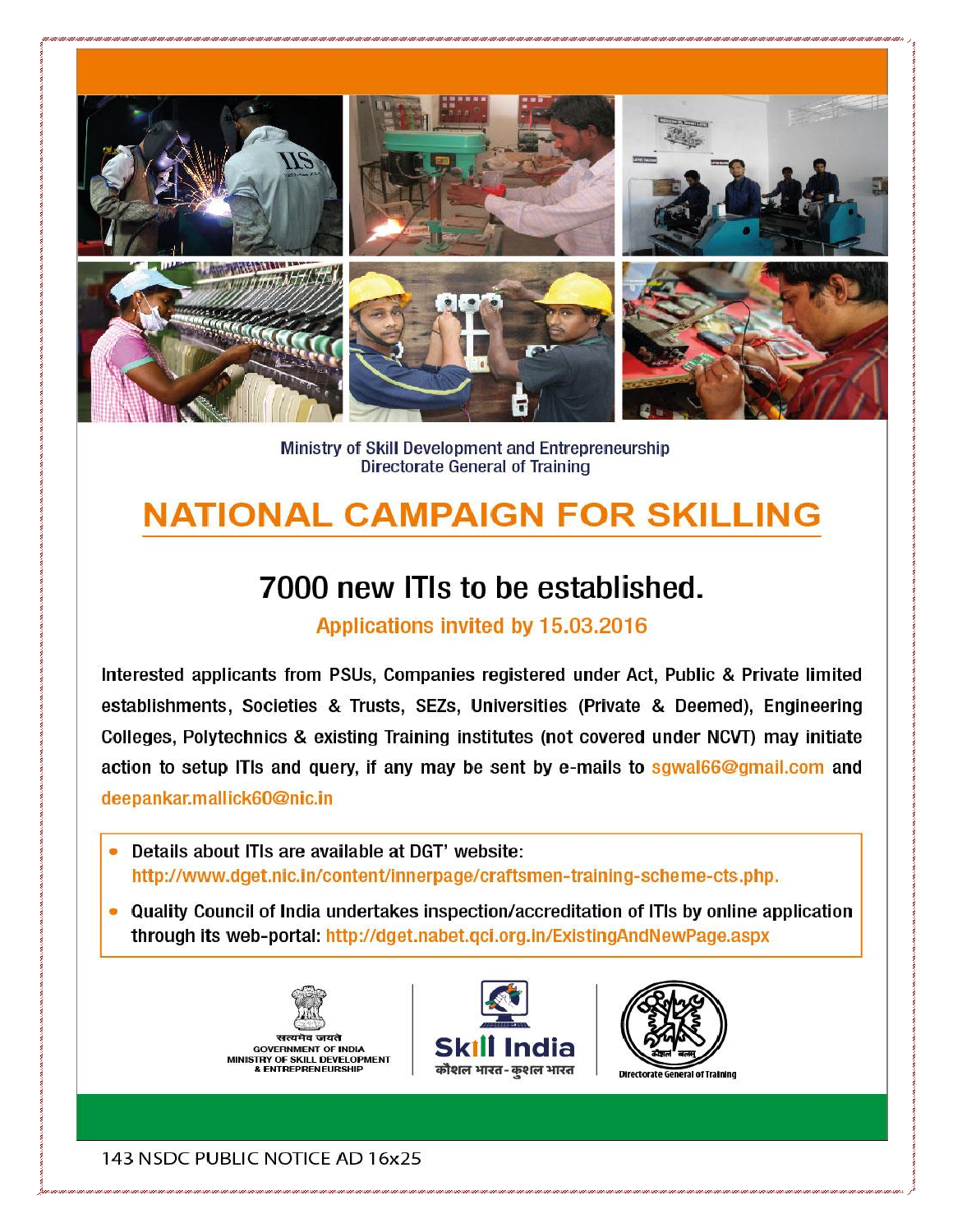### Brief about ITIs and process of opening and grant of affiliation of ITIs Role of Industrial Training Institutes (ITIs)

Industrial Training Institutes play a vital role in economy of the country especially in terms of providing skilled manpower. Properly trained skilled manpower is the demand of the industry. National Council of Vocational Training (NCVT) is the apex body entrusted with the responsibility of framing policies concerning to Vocational Training in the country. Vocational training is concurrent subject of both central and States. Certificate awarded by NCVT after successful training is national and internationally recognized. At present there are total 13,105 ITIs (Govt.2293 + Private 10,812) with seating capacity 18.65 lakh (Govt. 5.05 lakh  $+$  Private 13.60 lakh) with 126 trades (disciplines). ITIs could run in 3 shifts for optimal utilization of infrastructure and to facilitate training facility to the person working in shifts in the industry.

#### National Council for Vocational Training (NCVT)

The National Council for Vocational Training is a Council set up by the Government of India, entrusting it with the responsibilities of prescribing standards and curricula for craftsmen training and advising the Government of India on the overall policy and programmes, conducting All India Trade Tests and awarding National Trade Certificates. The NCVT has the duty and responsibility of setting up a framework for competency standards, structure of courses, frame work for affiliation and accreditation of institutions, quality control mechanism etc.

#### Quality Council of India (QCI)

Quality Council of India (QCI) was set up jointly by the Government of India and the Indian Industry represented by the three premier industry associations i.e. Associated Chambers of Commerce and Industry of India (ASSOCHAM), Confederation of Indian Industry (CII) and Federation of Indian Chambers of Commerce and Industry (FICCI), to establish and operate national accreditation structure and promote quality through National Quality Campaign. QCI is registered as a non-profit society with its own Memorandum of Association. QCI is governed by a Council of 38 members with equal representations of Government, industry and consumers. The Chairman of QCI is appointed by the Prime Minister on recommendation of the industry to the government. The Department of Industrial Policy & Promotion, Ministry of Commerce & Industry, is the nodal ministry for QCI.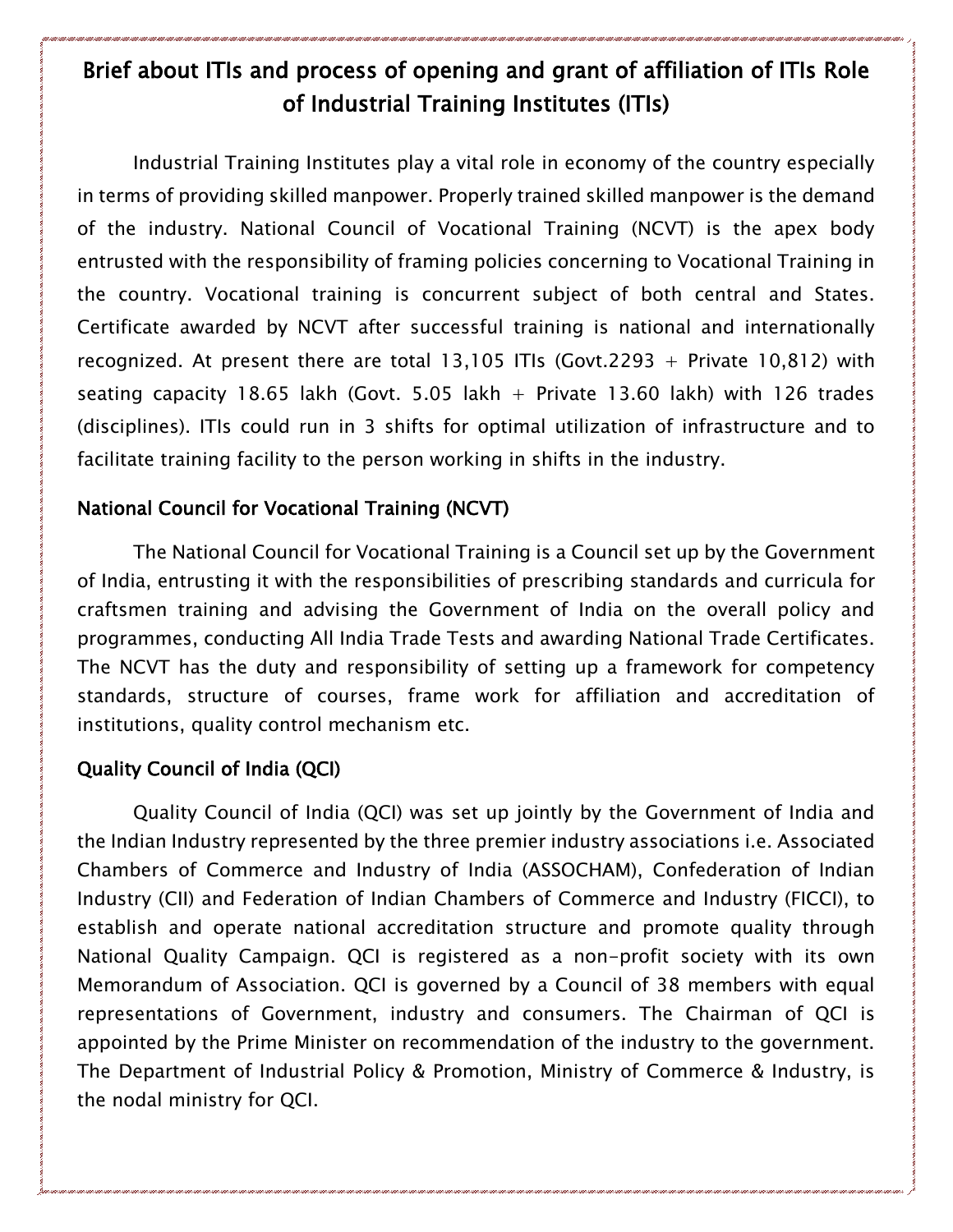#### Terminology \_ ITIs

- Unit Batch size permitted in one shift
- Shift As per existing norms, three shifts are allowed in all states barring some States (Bihar, Punjab, Haryana & Chhattisgarh)
- Trade A particular area of skill-training like Fitter, Electrician & Welder etc.
- Government ITI- Run by Govt.
- Private ITI Run by the private entities
- Courses in ITIs- Courses of duration 1-2 years are run under scheme titled 'Craftsmen Training Scheme'
- At present there are  $126$  trades of skill training
- Norms & Standards for the 126 trades are available on DGE&T website under

the icon icon 'Craftsmen Training Scheme'http://dget.nic.in/content/innerpage/craftsmen-trainingschemects.php.

 Infrastructure may be created according to 'norms & standards' laid down for respective trades under 'National Council for Vocational Training'.

 ITIs can be opened at any location in any state with any number of trades (minimum 2 trades & maximum 2 units in one shift)

At Present, there is no provision of grant of funds to Private ITIs.

 Major requirement of infrastructure is building i.e class room, I.T lab & workshop (owned/leased), Electric power supply, Tool & Equipment for respective trade(s) & instructors etc.

 For details of ITIs etc, portal<https://ncvtmis.gov.in/Pages/Home.aspx> may be referred.

 There is indicative fee to be charged from the trainees but there is no cap for potential institutes.

Batch size of 20 trainees is under review to enhance seats to 26.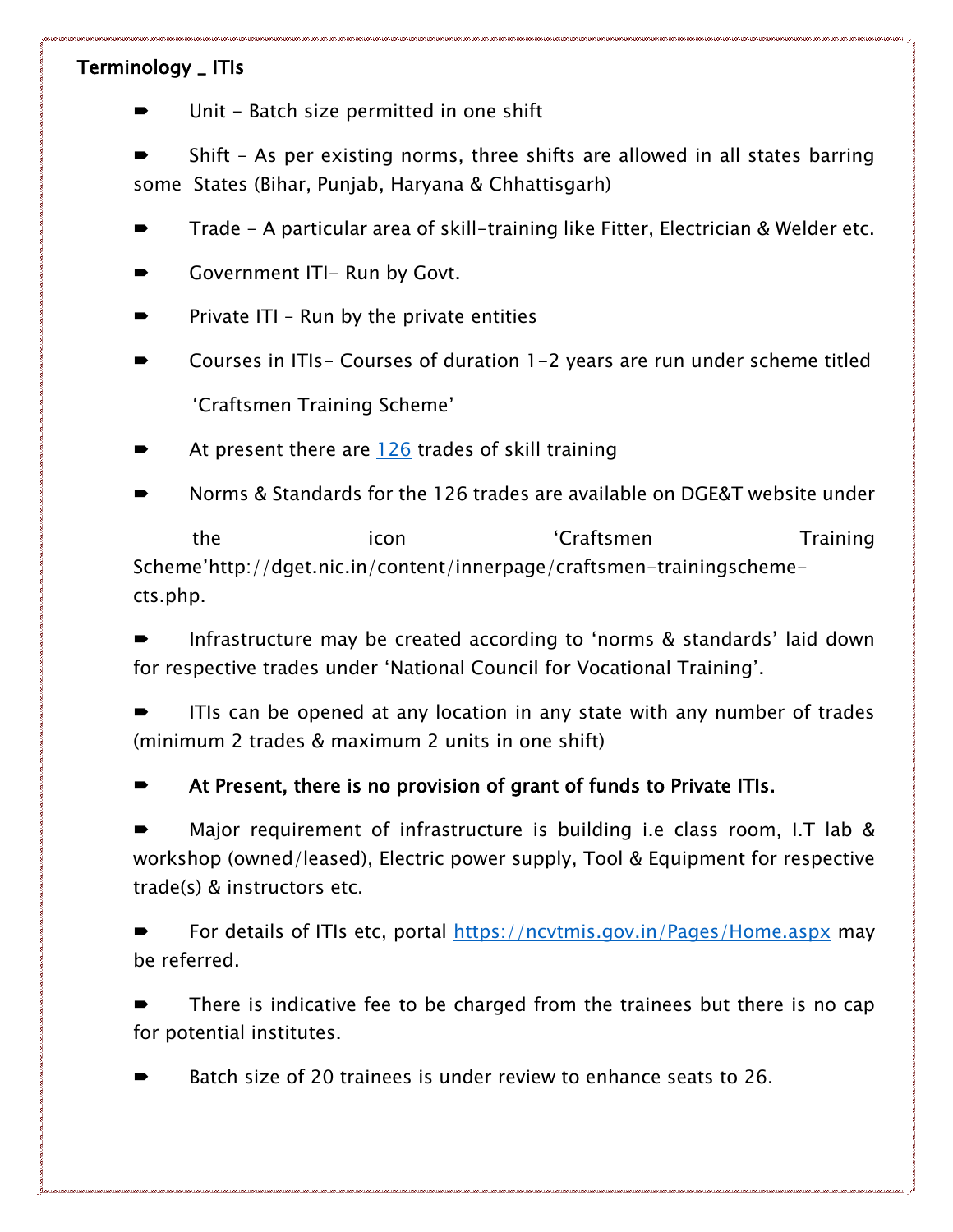#### Brief of Procedure for affiliation

1. Online applications are invited on QCI web-portal for opening of new ITIs as well as addition of trades in the existing ITIs.

- 2. Flow of accreditation process is as follows:
	- $\triangleright$  Online application on QCI web-portal
	- $\triangleright$  Desktop Assessment (within 10 Working Days)
	- In case of any Non-conformity/observation, the same is to be submitted on portal as action closure.
	- $\triangleright$  Site Visit ( 2 Weeks after DA NC Closure)
		- In case any Non-conformity/observation, the same is to be submitted on portal as action closure.

 $> 1$ <sup>st</sup>/2<sup>nd</sup> revisit, as required (2 Weeks after NABET NC Closure of 1<sup>st</sup> Site Visit)

• In case of any observation, the same is to be submitted on portal as action closure.

 NABET Accreditation Committee Meeting (2 Weeks after acceptance of closure action)

• In case of any clarification, the same is to be submitted on portal as action closure.

 $\triangleright$  Report are sent to DGT to put up before the Sub-Committee of NCVT dealing with affiliations.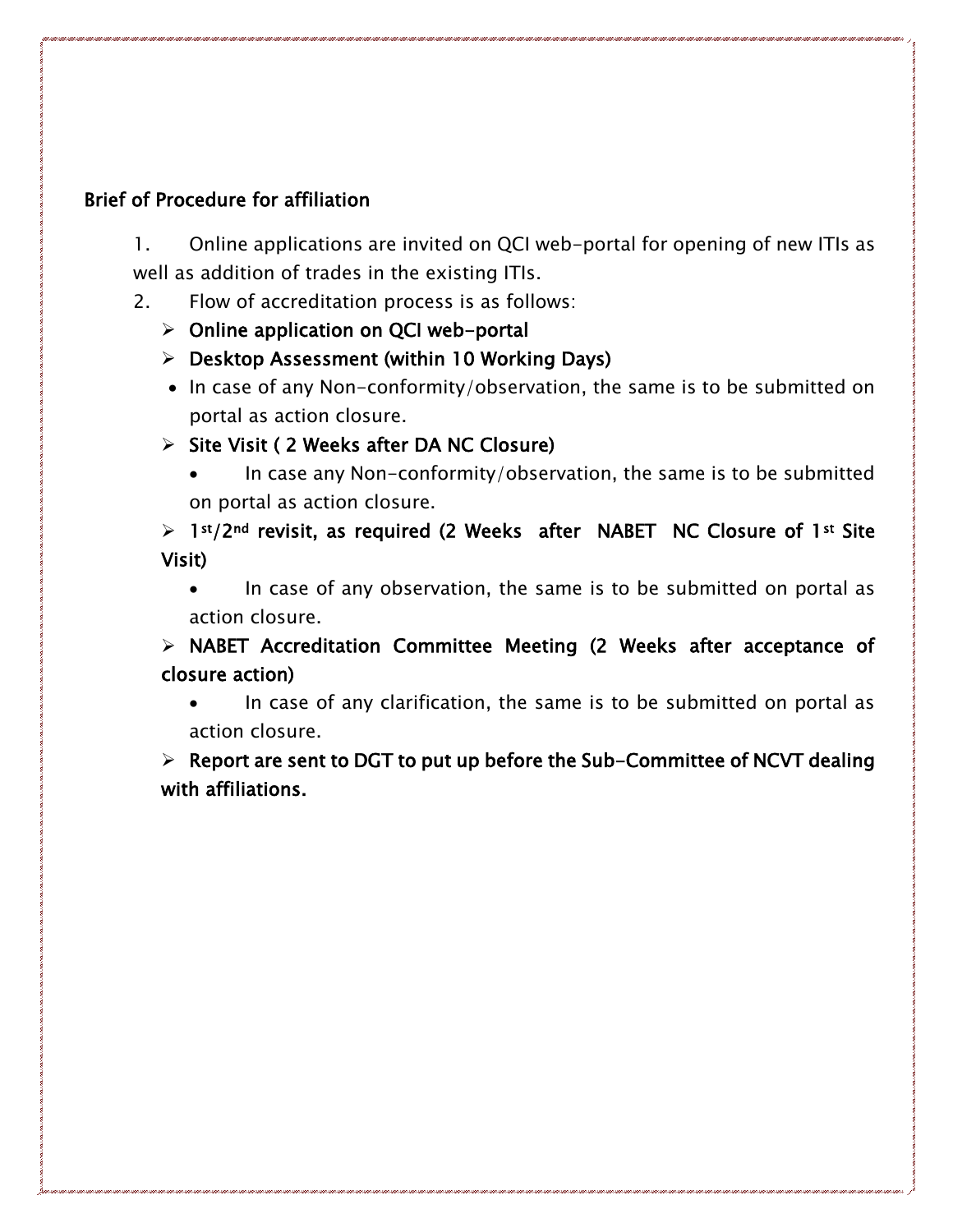

**NC = Non Conformity**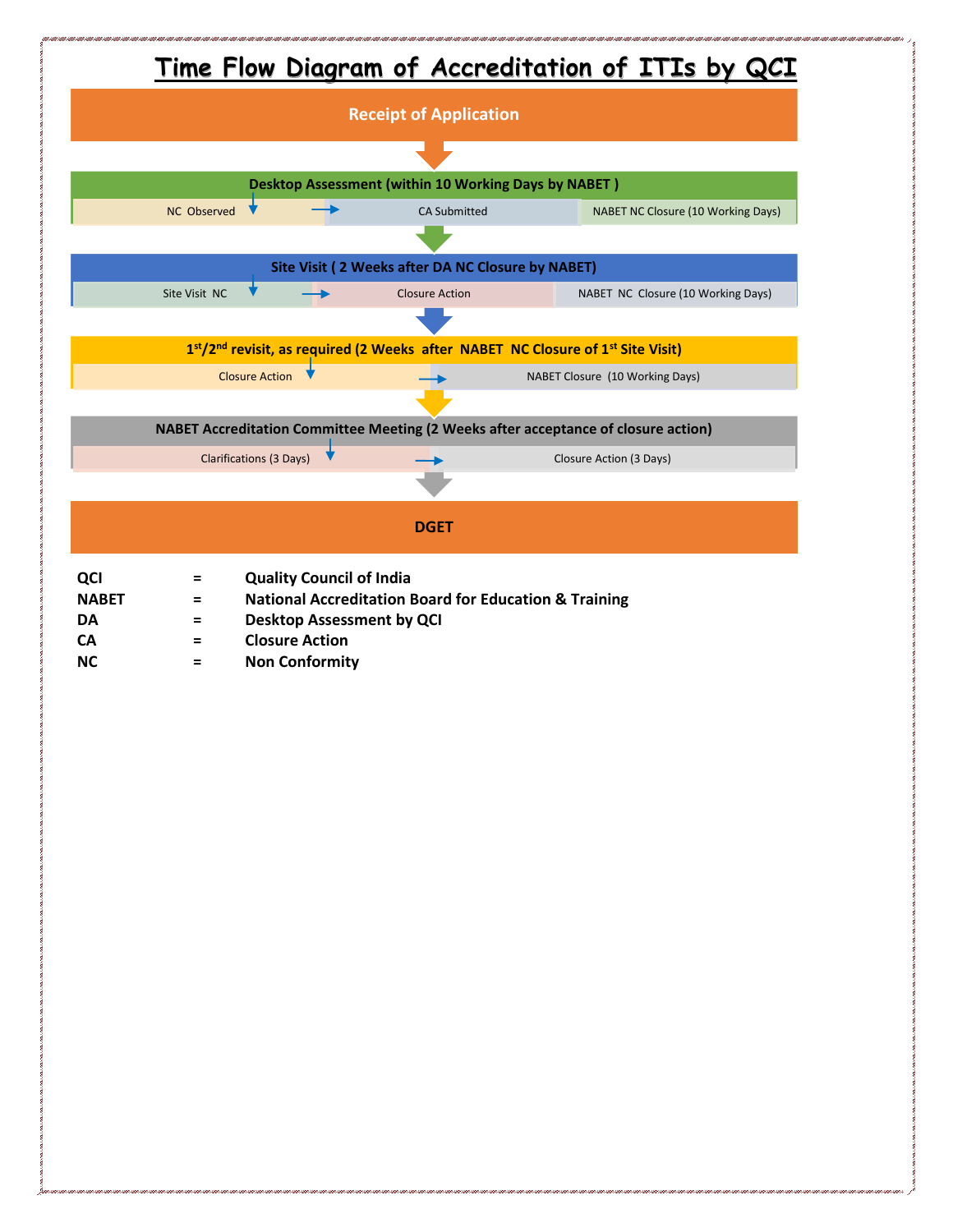MATRIX FOR NUMBER OF ITIs WITH SEATING CAPACITIES IN VARIOUS STATEs/UTs AS ON 31.08.2015

| <b>NORTHERN REGION</b>  |                            |                                          |                                       |                                         |                                      |                         |                                                   |
|-------------------------|----------------------------|------------------------------------------|---------------------------------------|-----------------------------------------|--------------------------------------|-------------------------|---------------------------------------------------|
| SI.<br>No.              | <b>Name of State/UTs</b>   | <b>Number</b><br>of Govt.<br><b>ITIs</b> | <b>Seating</b><br>Capacity<br>(Govt.) | <b>Number</b><br>of Pvt.<br><b>ITIs</b> | <b>Seating</b><br>Capacity<br>(Pvt.) | <b>Total ITIs</b>       | <b>Total</b><br><b>Seating</b><br><b>Capacity</b> |
| $\mathbf{1}$            | <b>CHANDIGARH</b>          | $\overline{2}$                           | 1192                                  | $\mathbf{0}$                            | $\mathbf 0$                          | $\overline{2}$          | 1192                                              |
| $\overline{2}$          | <b>DELHI</b>               | 16                                       | 11420                                 | 66                                      | 5852                                 | 82                      | 17272                                             |
| 3                       | <b>HARYANA</b>             | 97                                       | 25784                                 | 211                                     | 26162                                | 308                     | 51946                                             |
| $\overline{4}$          | <b>HIMACHAL PRADESH</b>    | 77                                       | 13556                                 | 151                                     | 16924                                | 228                     | 30480                                             |
| $5\phantom{.}$          | <b>JAMMU &amp; KASHMIR</b> | 37                                       | 4087                                  | 1                                       | 110                                  | 38                      | 4197                                              |
| 6                       | <b>PUNJAB</b>              | 99                                       | 21492                                 | 287                                     | 39168                                | 386                     | 60660                                             |
| $\overline{7}$          | <b>RAJASTHAN</b>           | 115                                      | 17104                                 | 1654                                    | 210095                               | 1769                    | 227199                                            |
| 8                       | <b>UTTAR PRADESH</b>       | 315                                      | 32508                                 | 1870                                    | 238146                               | 2185                    | 270654                                            |
| 9                       | <b>UTTRAKHAND</b>          | 60                                       | 7387                                  | 71                                      | 9238                                 | 131                     | 16625                                             |
|                         | <b>SUB-TOTAL</b>           | 818                                      | 134530                                | 4311                                    | 545695                               | 5129                    | 680225                                            |
|                         |                            |                                          | <b>SOUTHERN REGION</b>                |                                         |                                      |                         |                                                   |
| 10                      | <b>ANDHRA PRADESH</b>      | 79                                       | 23429                                 | 411                                     | 106945                               | 490                     | 130374                                            |
| 11                      | <b>TELANGANA</b>           | 69                                       | 5337                                  | 211                                     | 19539                                | 280                     | 24876                                             |
| 12                      | <b>KARNATAKA</b>           | 179                                      | 30914                                 | 1302                                    | 104030                               | 1481                    | 134944                                            |
| 13                      | <b>KERALA</b>              | 40                                       | 16476                                 | 491                                     | 54490                                | 531                     | 70966                                             |
| 14                      | <b>LAKSHDWEEP</b>          | 1                                        | 96                                    | $\mathbf 0$                             | $\mathbf 0$                          | 1                       | 96                                                |
| 15                      | <b>PODUCHERRY</b>          | 8                                        | 1432                                  | $\overline{9}$                          | 508                                  | 17                      | 1940                                              |
| 15                      | <b>TAMIL NADU</b>          | 62                                       | 23416                                 | 660                                     | 68974                                | 722                     | 92390                                             |
|                         | <b>SUB-TOTAL</b>           | 438                                      | 101100                                | 3084                                    | 354486                               | 3522                    | 455586                                            |
|                         |                            |                                          | <b>EASTERN REGION</b>                 |                                         |                                      |                         |                                                   |
| 16                      | <b>ARUNACHAL PRADESH</b>   | $5\overline{)}$                          | 512                                   | $\mathbf{1}$                            | 96                                   | $6\phantom{1}$          | 608                                               |
| 17                      | A & N ISLAND               | 1                                        | 273                                   | $\mathbf 0$                             | $\mathbf 0$                          | 1                       | 273                                               |
| 18                      | <b>ASSAM</b>               | 31                                       | 5968                                  | 5                                       | 384                                  | 36                      | 6352                                              |
| 19                      | <b>BIHAR</b>               | 34                                       | 11433                                 | 839                                     | 118437                               | 873                     | 129870                                            |
| 20                      | <b>JHARKHAND</b>           | 21                                       | 4752                                  | 194                                     | 42040                                | 215                     | 46792                                             |
| 21                      | <b>MANIPUR</b>             | $\overline{7}$                           | 540                                   | $\mathbf 0$                             | $\mathbf 0$                          | $\overline{7}$          | 540                                               |
| 22                      | <b>MEGHALAYA</b>           | 5                                        | 622                                   | $\overline{2}$                          | 320                                  | $\overline{7}$          | 942                                               |
| 23                      | <b>MIZORAM</b>             | 1                                        | 294                                   | 0                                       | 0                                    | 1                       | 294                                               |
| 24                      | <b>NAGALAND</b>            | 8                                        | 944                                   | $\mathbf{0}$                            | $\bf{0}$                             | 8                       | 944                                               |
| 25                      | <b>ORISSA</b>              | 30                                       | 19152                                 | 594                                     | 101684                               | 624                     | 120836                                            |
| 26                      | <b>SIKKIM</b>              | $\overline{\mathbf{4}}$                  | 580                                   | $\bf{0}$                                | $\pmb{0}$                            | $\overline{\mathbf{4}}$ | 580                                               |
| 28                      | <b>TRIPURA</b>             | 12                                       | 1792                                  | 1                                       | 96                                   | 13                      | 1888                                              |
| 29                      | <b>WEST BENGAL</b>         | 52                                       | 14204                                 | 90                                      | 12200                                | 142                     | 26404                                             |
|                         | SUB-TOTAL                  | 211                                      | 61066                                 | 1726                                    | 275257                               | 1937                    | 336323                                            |
| <b>WESTERN REGION</b>   |                            |                                          |                                       |                                         |                                      |                         |                                                   |
| 30                      | <b>CHATTISHGARH</b>        | 92                                       | 11504                                 | 93                                      | 10800                                | 185                     | 22304                                             |
| 31                      | <b>D &amp; N HAVELI</b>    | 1                                        | 228                                   | $\bf{0}$                                | $\pmb{0}$                            | $\mathbf{1}$            | 228                                               |
| 32                      | DAMAN & DIU                | $\mathbf 2$                              | 388                                   | 0                                       | $\mathbf 0$                          | $\mathbf 2$             | 388                                               |
| 33                      | <b>GOA</b>                 | 10                                       | 3264                                  | $5\phantom{.0}$                         | 412                                  | 15                      | 3676                                              |
| 34                      | <b>GUJARAT</b>             | 158                                      | 58348                                 | 407                                     | 26370                                | 565                     | 84718                                             |
| 35                      | <b>MADHAYA PRADESH</b>     | 173                                      | 26366                                 | 713                                     | 89554                                | 886                     | 115920                                            |
| 36                      | <b>MAHARASHTRA</b>         | 390                                      | 108824                                | 473                                     | 57428                                | 863                     | 166252                                            |
| 826<br><b>SUB-TOTAL</b> |                            |                                          | 208922                                | 1691                                    | 184564                               | 2517                    | 393486                                            |
|                         | <b>GRAND TOTAL</b>         | 2293                                     | 505618                                | 10812                                   | 1360002                              | 13105                   | 1865620                                           |
|                         |                            |                                          |                                       |                                         |                                      |                         |                                                   |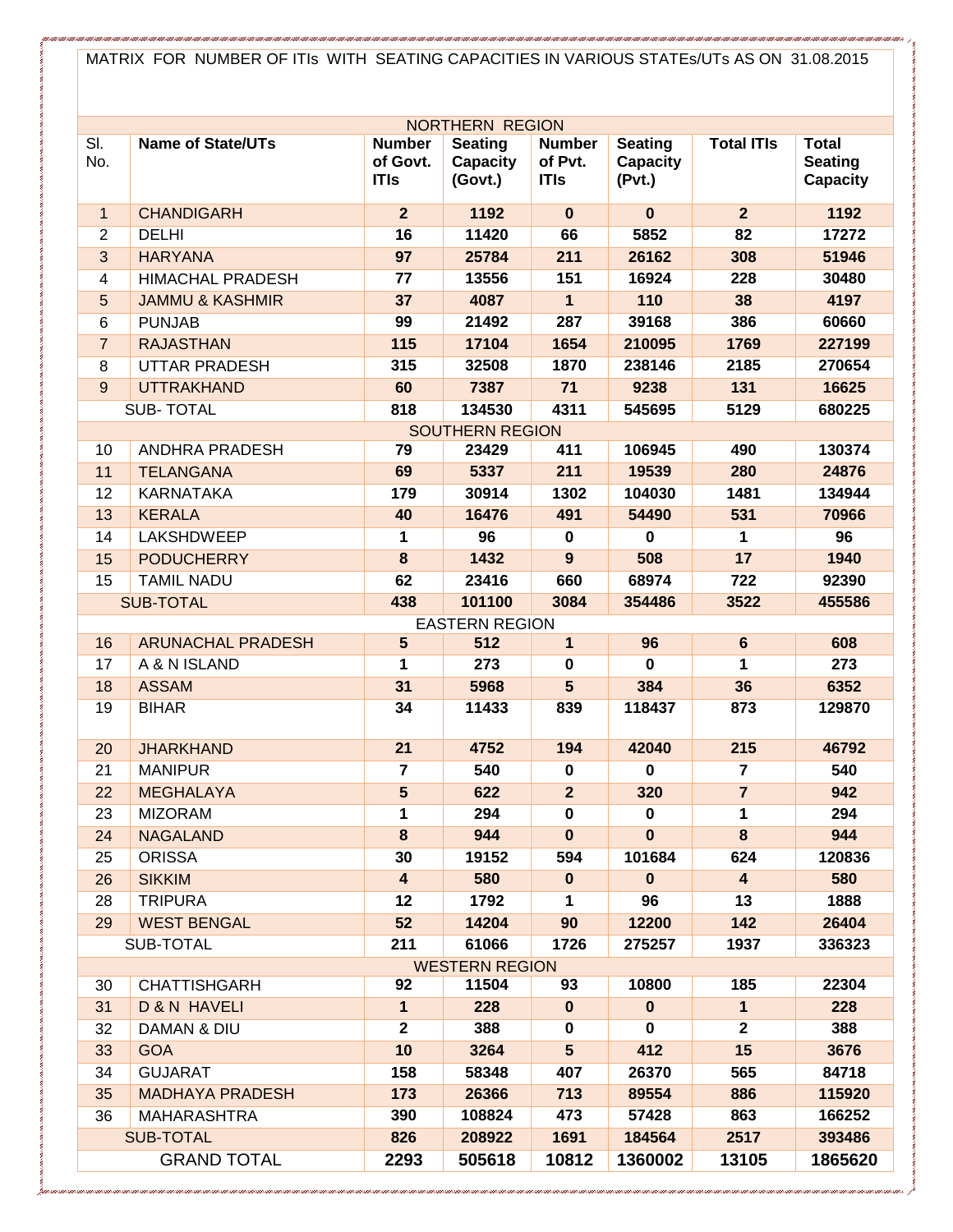**Engineering Trades Four Semesters Sl.No. Name of the Trade Unit size Supernumeraries Allowed** Attendant Operator (Chemical Plant) 16 5 Civil Engineer Assistant **20** 6 Draughtsman (Civil) 20 6 Draughtsman (Mechanical) 16 5 Electrician 5 Electronic Mechanic 20 6 Electroplater 5 Fitter 16  $\overline{\phantom{a}}$  5 Information Communication Technology System Maintenance **6**  Information Technology **20 10 10 10 20 10 20 10 20 11 20 11**  Instrument Mechanic **11** Instrument Mechanic **6**  Instrument Mechanic (Chemical Plant) 16 5 Laboratory Assistant (Chemical Plant) 16 5 Lift and Escalator Mechanic 16 **16 5** 5 Machinist 4 **12** Machinist 4 Machinist (Grinder) 12 4 Maintenance Mechanic (Chemical Plant) 16 5 Marine Fitter 16 5 Mechanic (Motor Vehicle) 16 5 Mechanic (Refrigeration and Air-Conditioner) 20 6 Mechanic Agricultural Machinery 16 16 5 Mechanic Air-conditioning Plant 20 6 Mechanic Consumer Electronics Appliances 20 20 Mechanic Machine Tools Maintenance 16 5 Mechanic Mechatronics **16 16 16 16 16 16 16**  Mechanic Medical Electronics **20 120 20 120 20 120 20 120 20 120 20 120 20 120 20 120 20 120 20 120 20 120 20 120 20 120 20 120 20 120 20 120 20 120** Mechanic Mining Machinery 20 20 **6**  Operator Advanced Machine Tools 12 4 4 **12 4 12 4 Advanced Machine Tools 12 4**  Painter General 5 Radiology Technician **16 Stuart Stuart Stuart Stuart Stuart Stuart Stuart Stuart Stuart Stuart Stuart Stuart Stuart Stuart Stuart Stuart Stuart Stuart Stuart Stuart Stuart Stuart Stuart Stuart Stuart Stuart Stuart Stu**  Refractory Technician 16 5 Spinning Technician 16 **5** 5 Technician Power Electronic System **20 120 120 120 120 120 120 120 120 120 120 120 120 120 120 120 120 120 120 120 120 120 120 120 120 120 120 120 120 120 12**  Textile Mechatronics 16 5 Textile Wet Processing Technician 16 16 Tool & Die Maker (Dies & Moulds) 16 5 Tool & Die Maker (Press Tools, Jigs & Fixtures) 16 16 16 16 16 5 Turner 12 4 Vessel Navigator 5 Weaving Technician 16 5

Wireman 16 5

**List of Engineering and Non- Engineering trades under Craftsmen Training Scheme (In Semester Pattern)**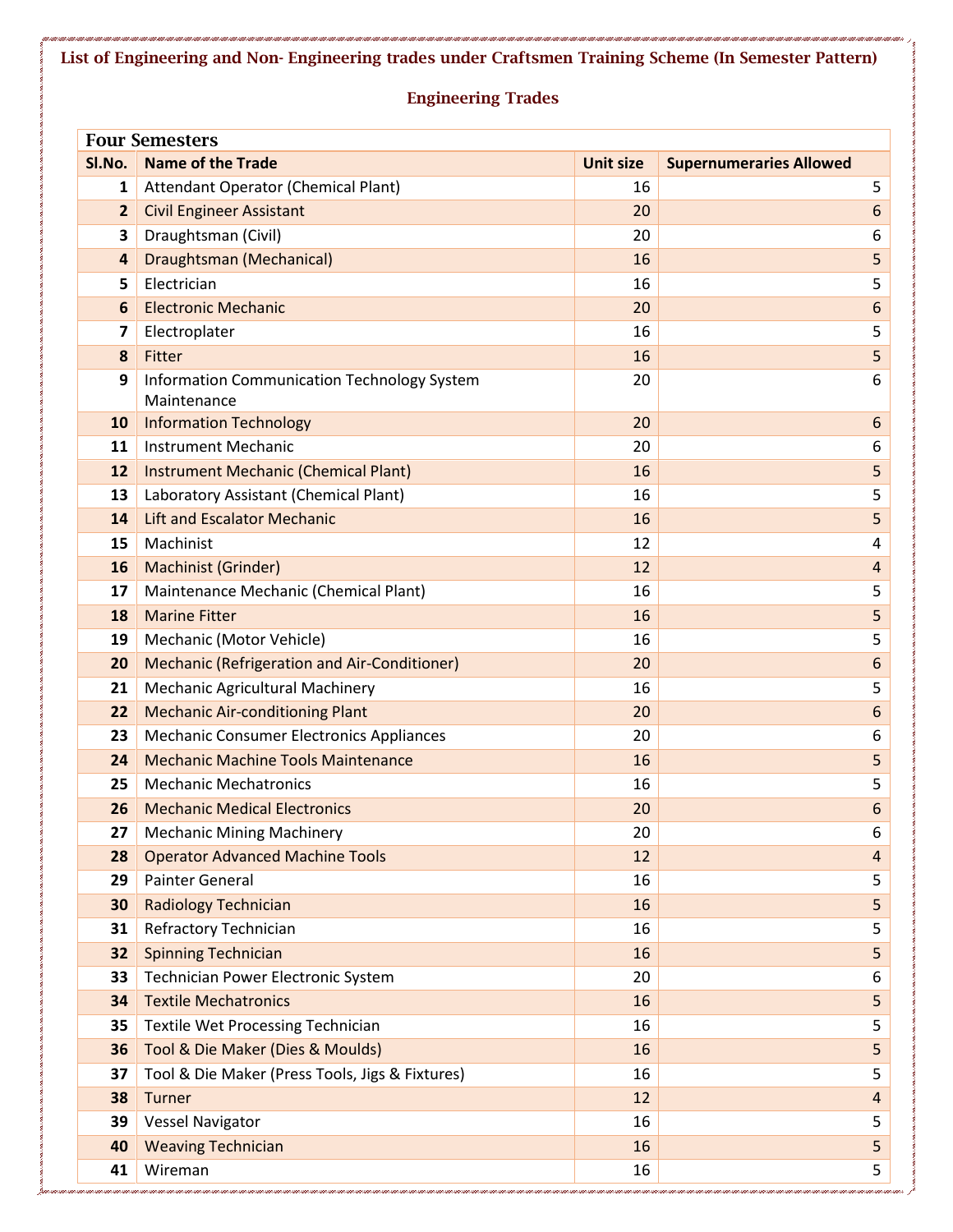| <b>Two Semesters</b> |                                                 |                  |                                |  |  |
|----------------------|-------------------------------------------------|------------------|--------------------------------|--|--|
| SI.No.               | <b>Name of the Trade</b>                        | <b>Unit size</b> | <b>Supernumeraries Allowed</b> |  |  |
| 42                   | Architectural Assistant                         | 20               | 6                              |  |  |
| 43                   | Carpenter                                       | 20               | $\boldsymbol{6}$               |  |  |
| 44                   | Computer Hardware & Network Maintenance         | 20               | 6                              |  |  |
| 45                   | <b>Domestic Painter</b>                         | 20               | $\boldsymbol{6}$               |  |  |
| 46                   | Foundry man Technician                          | 16               | 5                              |  |  |
| 47                   | <b>Gold Smith</b>                               | 16               | 5                              |  |  |
| 48                   | <b>Industrial Painter</b>                       | 20               | 6                              |  |  |
| 49                   | <b>Interior Decoration and Designing</b>        | 20               | $\boldsymbol{6}$               |  |  |
| 50                   | Marine Engine Fitter                            | 16               | 5                              |  |  |
| 51                   | <b>Mason (Building Constructor)</b>             | 20               | $\boldsymbol{6}$               |  |  |
| 52                   | Mechanic (Tractor)                              | 16               | 5                              |  |  |
| 53                   | <b>Mechanic Auto Body Painting</b>              | 16               | 5                              |  |  |
| 54                   | Mechanic Auto Body Repair                       | 16               | 5                              |  |  |
| 55                   | <b>Mechanic Auto Electrical and Electronics</b> | 16               | 5                              |  |  |
| 56                   | <b>Mechanic Diesel Engine</b>                   | 16               | 5                              |  |  |
| 57                   | <b>Mechanic Lens/Prism Grinding</b>             | 12               | $\overline{4}$                 |  |  |
| 58                   | <b>Mechanic Motor Cycle</b>                     | 16               | 5                              |  |  |
| 59                   | Physiotherapy Technician                        | 16               | 5                              |  |  |
| 60                   | <b>Plastic Processing Operator</b>              | 16               | 5                              |  |  |
| 61                   | Plumber                                         | 20               | $\boldsymbol{6}$               |  |  |
| 62                   | Pump Operator-cum-Mechanic                      | 16               | 5                              |  |  |
| 63                   | <b>Rubber Technician</b>                        | 20               | $\boldsymbol{6}$               |  |  |
| 64                   | <b>Sheet Metal Worker</b>                       | 16               | 5                              |  |  |
| 65                   | <b>Stone Mining Machine Operator</b>            | 20               | 6                              |  |  |
| 66                   | <b>Stone Processing Machines Operator</b>       | 20               | 6                              |  |  |
| 67                   | Surveyor                                        | 20               | 6                              |  |  |
| 68                   | Welder                                          | 16               | 5                              |  |  |
| 69                   | <b>Welder (Fabrication &amp; Fitting)</b>       | 16               | 5                              |  |  |
| 70                   | Welder (GMAW & GTAW)                            | 16               | 5                              |  |  |
| 71                   | <b>Welder (Pipe)</b>                            | 16               | 5                              |  |  |
| 72                   | Welder (Structural)                             | 16               | 5                              |  |  |
| 73                   | Welder (Welding & Inspection)                   | 16               | 5                              |  |  |

#### **Non-Engineering**

### **Four Semesters SI.No.** Name of the Trade **Name of the Trade Name of the Trade Unit size Unit size Supernumeraries Allowed** Dental Laboratory Technician 6

#### **Two Semesters**

| <b>Name of the Trade</b><br>SI.No. | Unit size | Supernumeraries Allowed |
|------------------------------------|-----------|-------------------------|
| 2 Agro Processing                  |           |                         |
| 3 Architectural Draughtsman        |           |                         |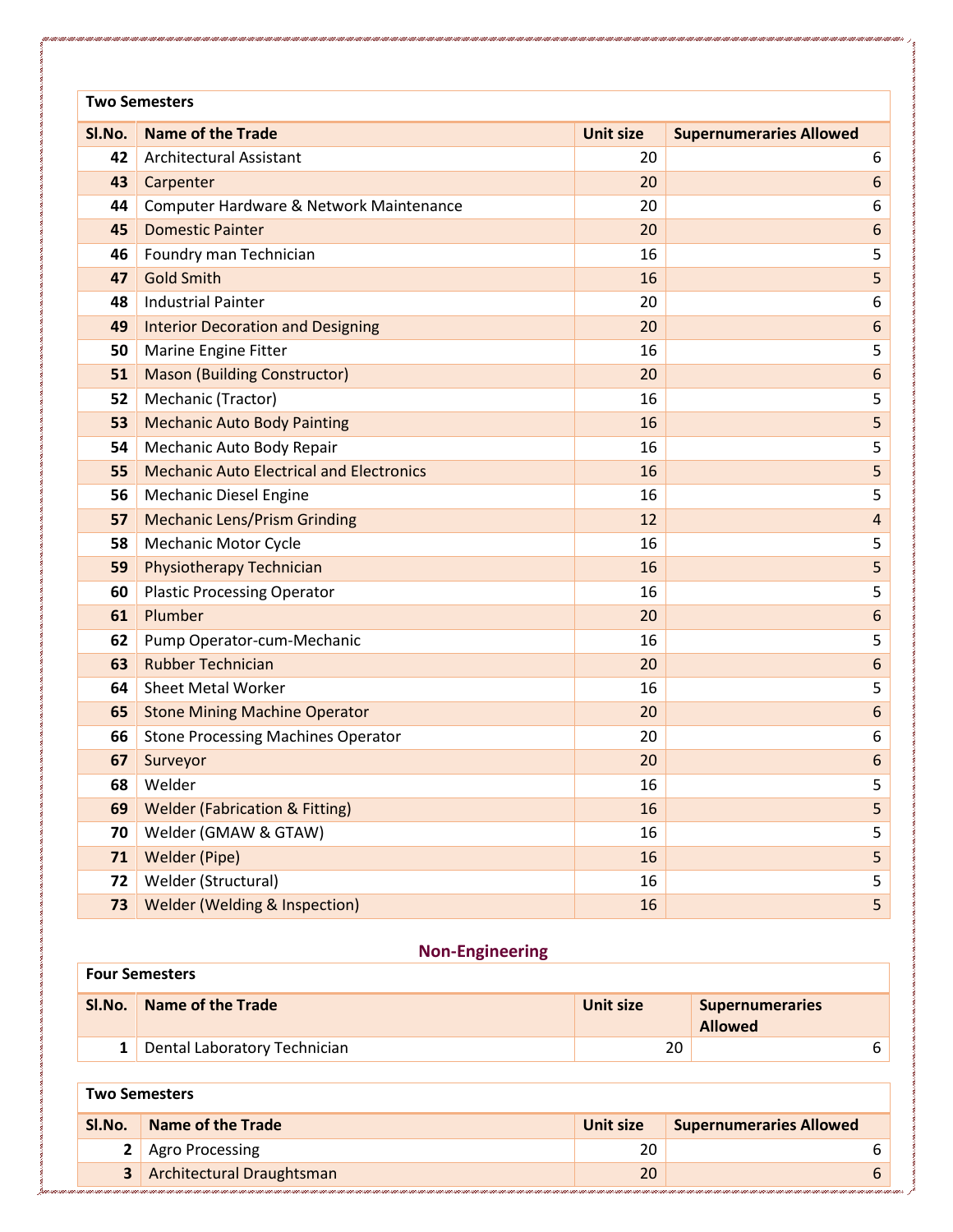| 4                       | <b>Baker and Confectioner</b>                                                | 20 | 6                |
|-------------------------|------------------------------------------------------------------------------|----|------------------|
| 5                       | <b>Bamboo Works</b>                                                          | 20 | $6\phantom{1}6$  |
| 6                       | <b>Basic Cosmetology</b>                                                     | 20 | 6                |
| $\overline{\mathbf{z}}$ | <b>Catering &amp; Hospitality Assistant</b>                                  | 16 | 5                |
| 8                       | <b>Computer Aided Embroidery And Designing</b>                               | 16 | 5                |
| 9                       | <b>Computer Operator and Programming Assistant</b>                           | 20 | 6                |
| 10                      | Dairying                                                                     | 25 | 8                |
| 11                      | Data Base System Assistant                                                   | 20 | 6                |
| 12                      | Desk Top Publishing Operator                                                 | 20 | 6                |
| 13                      | <b>Digital Photographer</b>                                                  | 16 | 5                |
| 14                      | <b>Dress Making</b>                                                          | 16 | 5                |
| 15                      | <b>Fashion Design Technology</b>                                             | 16 | 5                |
| 16                      | <b>Finance Executive</b>                                                     | 20 | 6                |
| 17                      | Fire Technology and Industrial Safety Management                             | 20 | 6                |
| 18                      | Floriculture & Landscaping                                                   | 20 | 6                |
| 19                      | Food & Beverages Guest Services Assistant                                    | 20 | 6                |
| 20                      | Food Beverage                                                                | 20 | 6                |
| 21                      | <b>Food Production (General)</b>                                             | 20 | 6                |
| 22                      | <b>Footwear Maker</b>                                                        | 16 | 5                |
| 23                      | <b>Front Office Assistant</b>                                                | 20 | 6                |
| 24                      | Fruit and Vegetable Processor                                                | 20 | 6                |
| 25                      | <b>Health Sanitary Inspector</b>                                             | 20 | 6                |
| 26                      | Health, Safety and Environment                                               | 20 | 6                |
| 27                      | Horticulture                                                                 | 20 | 6                |
| 28                      | <b>Hospital House Keeping</b>                                                | 20 | 6                |
| 29                      | <b>House Keeper</b>                                                          | 20 | $6\phantom{1}$   |
| 30                      | Human Resource Executive                                                     | 20 | 6                |
| 31                      | <b>Leather Goods Maker</b>                                                   | 16 | 5                |
| 32                      | <b>Marketing Executive</b>                                                   | 20 | 6                |
| 33                      | Milk & Milk Products                                                         | 20 | $\boldsymbol{6}$ |
| 34                      | Multimedia Animation & Special Effect                                        | 20 | 6                |
| 35                      | <b>Old Age Care Assistant</b>                                                | 20 | 6                |
| 36                      | Photographer                                                                 | 16 | 5                |
| 37                      | Pre/Preparatory School Management (Assistant)                                | 20 | $\boldsymbol{6}$ |
| 38                      | Process Cameraman                                                            | 16 | 5                |
| 39                      | <b>Secretarial Practice (English)</b>                                        | 20 | 6                |
| 40                      | Sewing Technology                                                            | 16 | 5                |
| 41                      | <b>Software Testing Assistant</b>                                            | 20 | 6                |
| 42                      | Spa Therapy                                                                  | 20 | 6                |
| 43                      | Stenography & Secretarial Assistant (Hindi)                                  | 20 | 6                |
| 44                      | Stenography & Secretarial Assistant (English)                                | 20 | 6                |
| 45                      | <b>Surface Ornamentation Techniques (Embroidery)</b><br><b>Tourist Guide</b> | 16 | 5                |
| 46                      | <b>Travel &amp; Tour Assistant</b>                                           | 20 | 6                |
| 47                      |                                                                              | 20 | $\boldsymbol{6}$ |
| 48                      | Weaving Technician for Skill & Woolen Fabrics                                | 16 | 5                |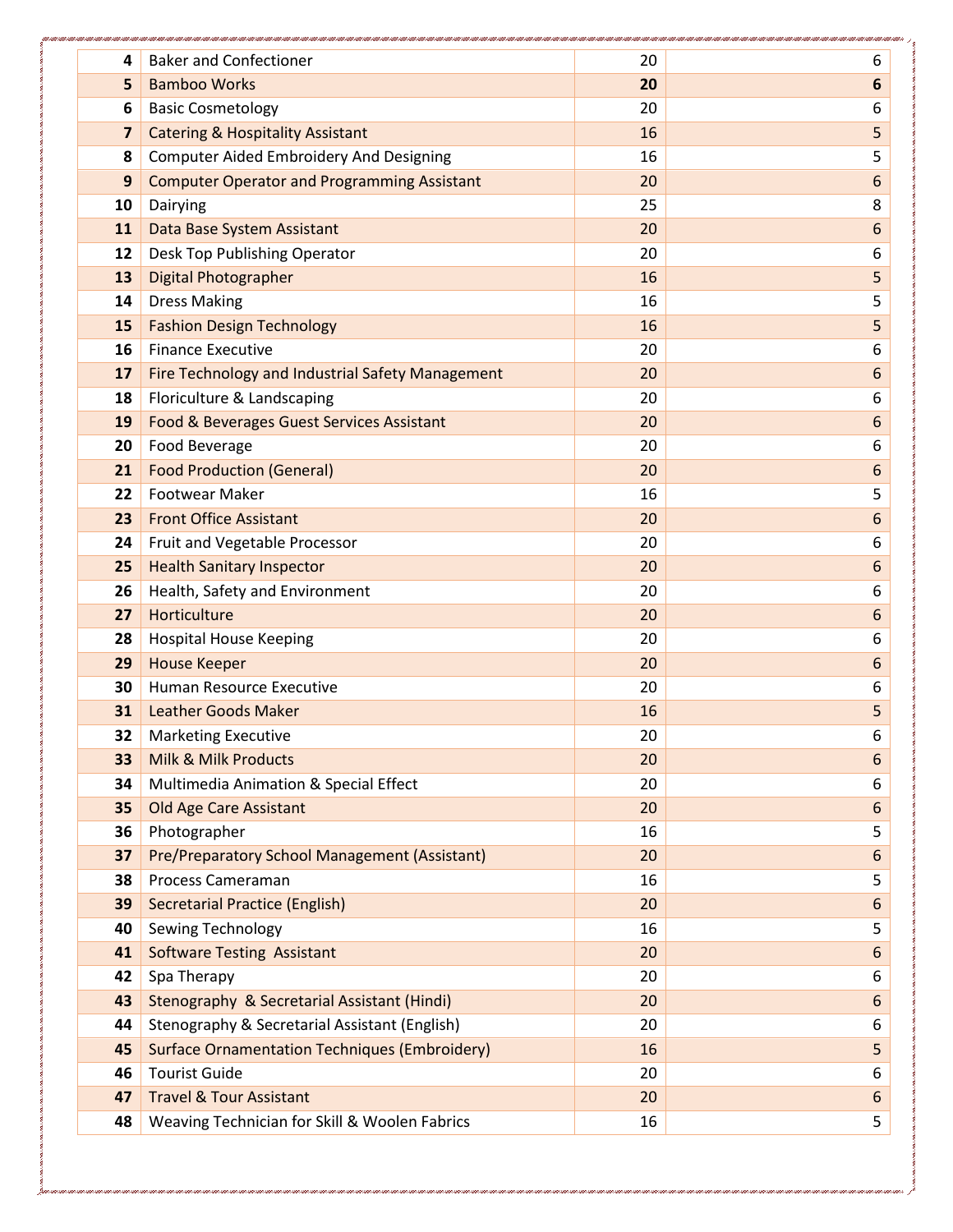### **Trades for Divang (Visually Impaired)**

| <b>Two Semesters</b> |                                                         |                  |                                |  |
|----------------------|---------------------------------------------------------|------------------|--------------------------------|--|
| SI.No.               | Name of the Trade                                       | <b>Unit size</b> | <b>Supernumeraries Allowed</b> |  |
|                      | Metal Cutting Attendant (for Visually Impaired Persons) | 20               | 6                              |  |
| $\overline{2}$       | <b>Computer Operator &amp; Programming Assistant</b>    | 10               |                                |  |
| 3                    | Desktop Publishing Operator                             | 10               |                                |  |
| 4                    | <b>Cutting &amp; Sewing</b>                             | 10               |                                |  |
| 5.                   | Hair & Skin Care                                        |                  |                                |  |

r i conr i conr i conr i conr i conr i conr i conr i conr i conr i conr i conr i conr i conr i con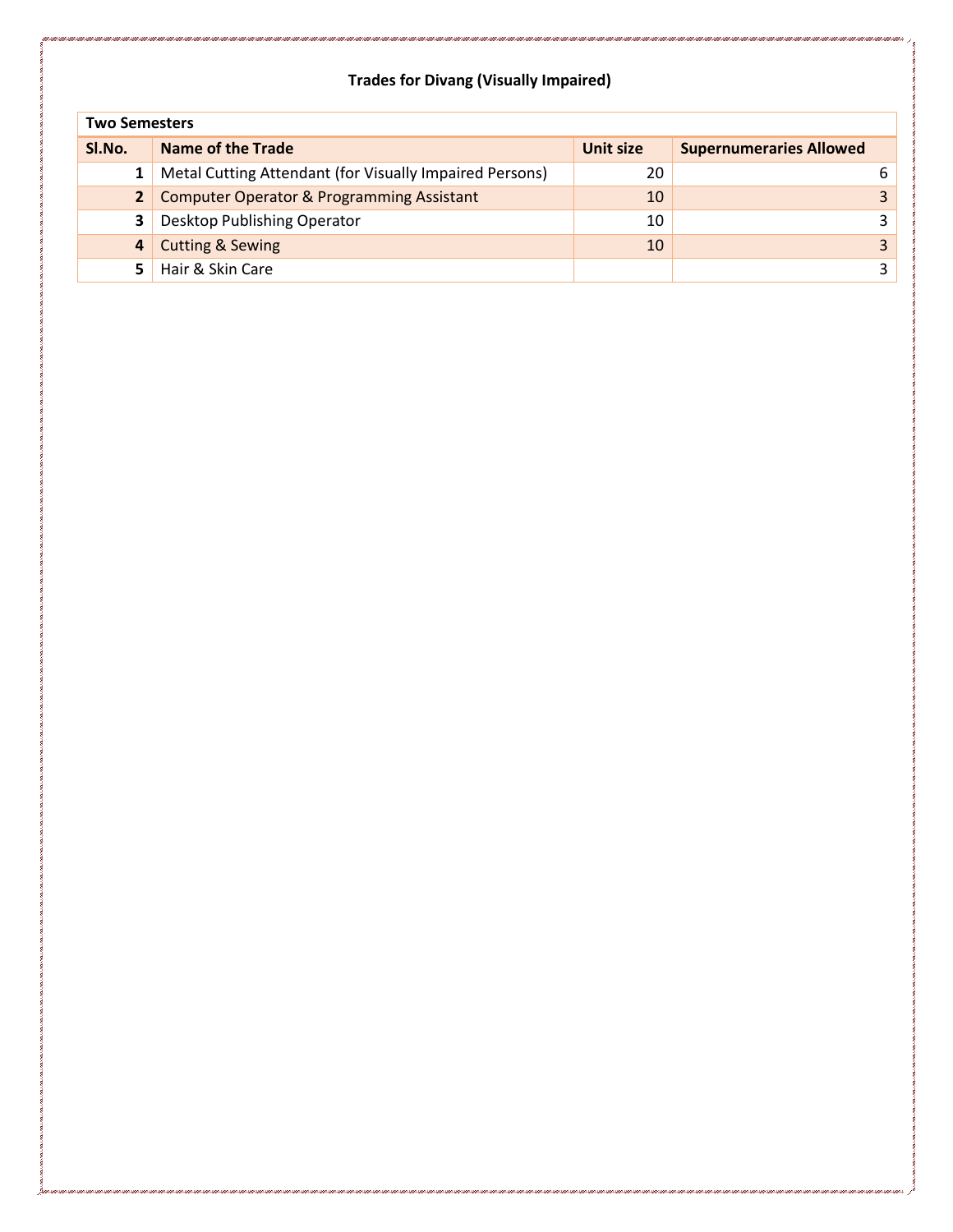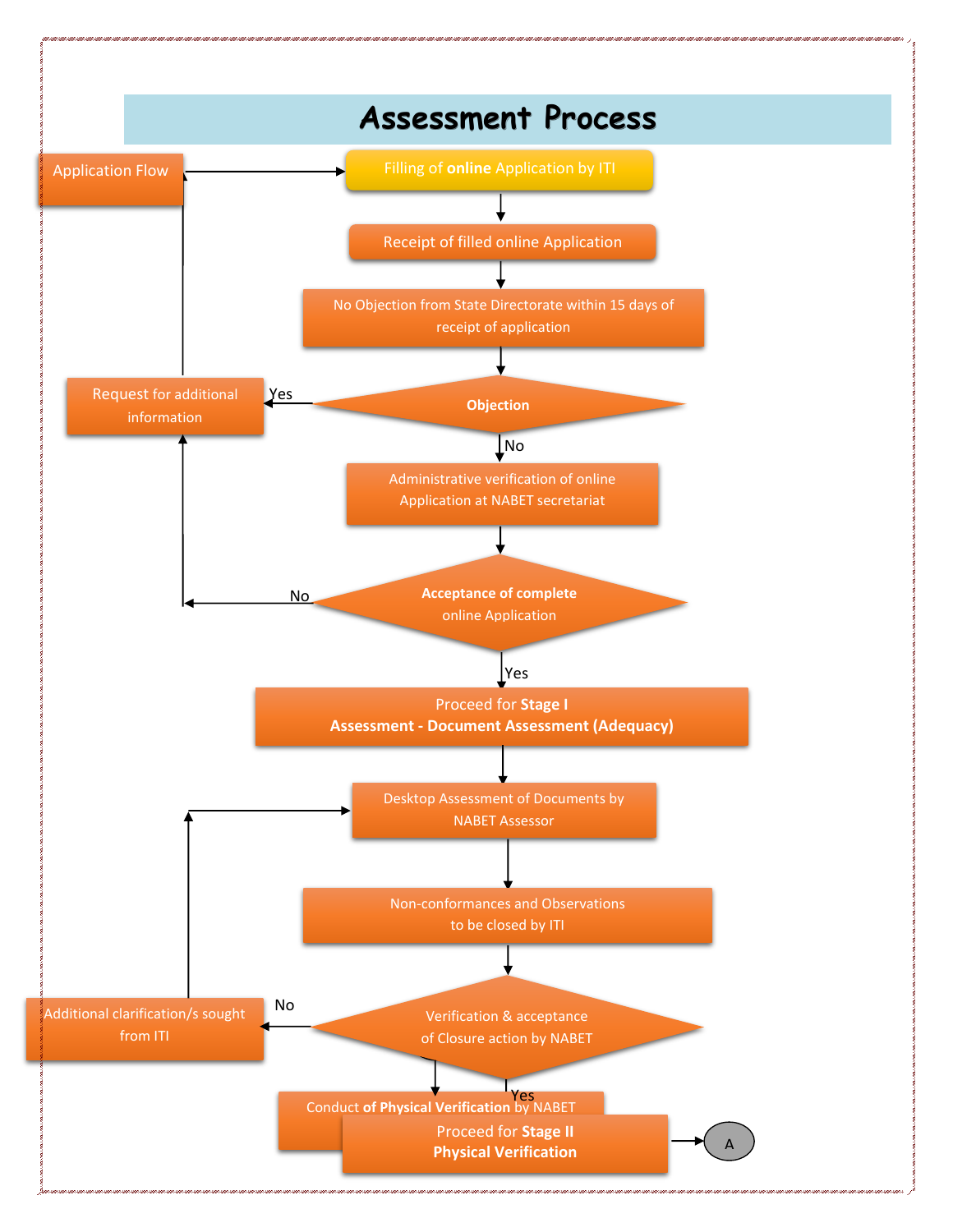

#### **(DGET-19/16/2012-CD dated 27.11.2003)**